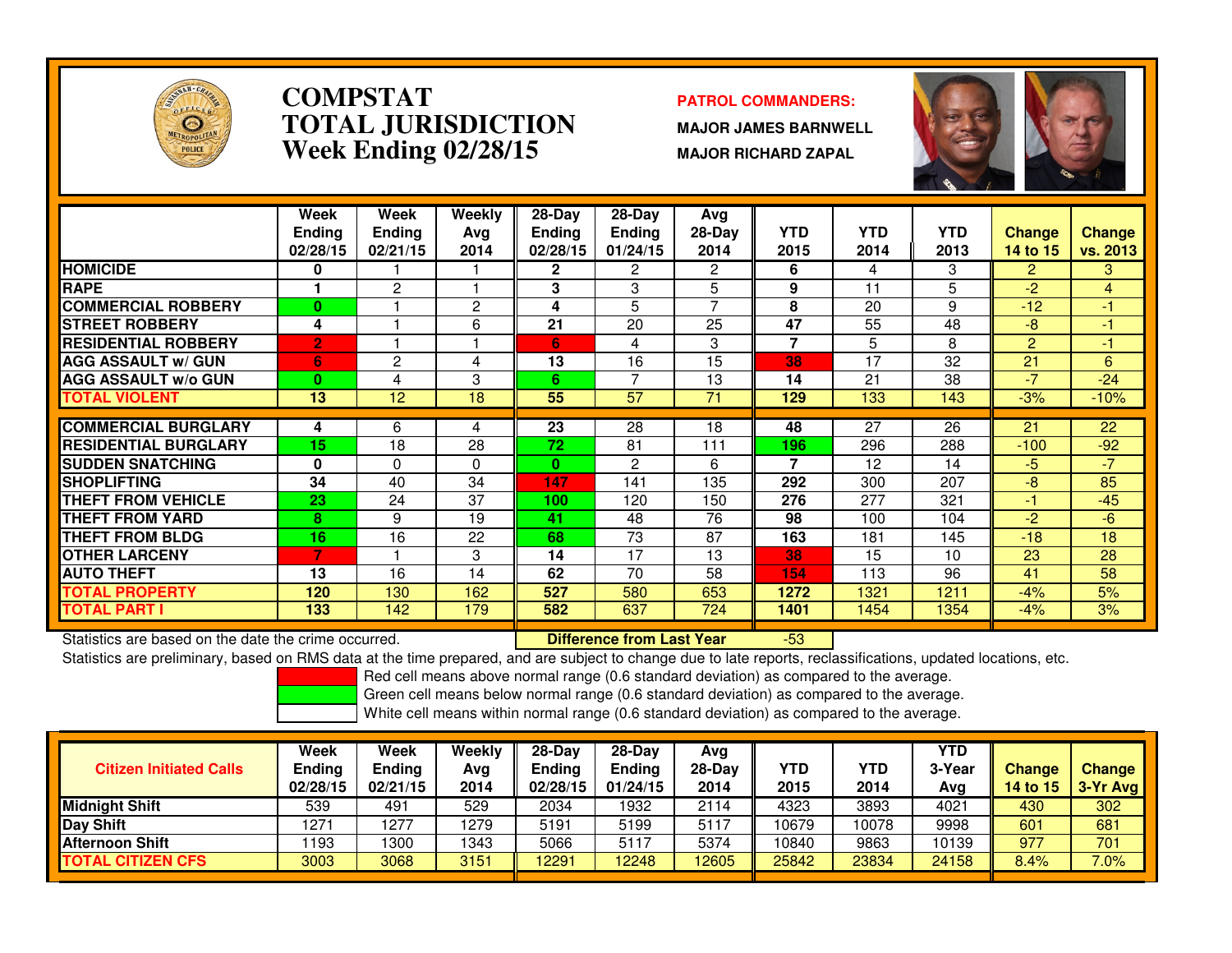

# **COMPSTAT PRECINCT COMMANDER: WEST CHATHAM PRECINCTWeek Ending 02/28/15**

**CAPT. CHARLES HALL**



|                             | Week<br><b>Endina</b> | Week<br><b>Ending</b> | Weekly<br>Avg | $28 - Day$<br><b>Ending</b> | $28 - Day$<br><b>Ending</b> | Avg<br>$28-Day$ | <b>YTD</b>     | <b>YTD</b> | <b>YTD</b>   | <b>Change</b>  | <b>Change</b> |
|-----------------------------|-----------------------|-----------------------|---------------|-----------------------------|-----------------------------|-----------------|----------------|------------|--------------|----------------|---------------|
|                             | 02/28/15              | 02/21/15              | 2014          | 02/28/15                    | 01/24/15                    | 2014            | 2015           | 2014       | 2013         | 14 to 15       | vs. 2013      |
| <b>HOMICIDE</b>             | 0                     | 0                     | 0             | 0                           | 0                           | 0               | 0              | 0          | $\Omega$     | 0              | $\mathbf{0}$  |
| <b>RAPE</b>                 | $\bf{0}$              | $\Omega$              | $\Omega$      | 0                           | $\Omega$                    |                 | $\mathbf{2}$   | 3          |              | -1             |               |
| <b>COMMERCIAL ROBBERY</b>   | $\bf{0}$              |                       | $\Omega$      | $\mathbf{2}$                | 3                           |                 | 3              | 3          | $\mathbf{2}$ | $\Omega$       |               |
| <b>STREET ROBBERY</b>       | 0                     | $\Omega$              |               | $\mathbf{0}$                |                             | 3               | 4              | 4          | 10           | $\Omega$       | -6            |
| <b>RESIDENTIAL ROBBERY</b>  | $\bf{0}$              | $\Omega$              | $\Omega$      |                             |                             |                 | $\mathbf{2}$   | 2          |              | $\Omega$       |               |
| <b>AGG ASSAULT w/ GUN</b>   | $\bf{0}$              | 0                     | 0             |                             |                             |                 | 4              |            | 3            | 3              |               |
| <b>AGG ASSAULT w/o GUN</b>  | $\bf{0}$              |                       | $\Omega$      | $\mathbf{2}$                | 2                           | 2               | 3              | 2          | $\mathbf{2}$ |                |               |
| <b>TOTAL VIOLENT</b>        | $\bf{0}$              | 2                     | 2             | 6                           | 8                           | 9               | 18             | 15         | 19           | 20%            | $-5%$         |
|                             |                       |                       |               |                             |                             |                 |                |            |              |                |               |
| <b>COMMERCIAL BURGLARY</b>  |                       | $\overline{2}$        |               | 8                           |                             | 4               | 16             | 4          | 5            | 12             | 11            |
| <b>RESIDENTIAL BURGLARY</b> | $\overline{2}$        | 5                     | 5             | 22                          | 23                          | 21              | 40             | 54         | 56           | $-14$          | $-16$         |
| <b>SUDDEN SNATCHING</b>     | 0                     | $\Omega$              | $\Omega$      | 0                           | $\Omega$                    |                 |                | 0          | $\Omega$     |                |               |
| <b>SHOPLIFTING</b>          | 6                     | 5                     | 5             | 20                          | 19                          | 19              | 37             | 40         | 26           | $-3$           | 11            |
| <b>THEFT FROM VEHICLE</b>   | 3                     | 7                     | 6             | 21                          | 25                          | 26              | 43             | 52         | 50           | -9             | -7            |
| <b>THEFT FROM YARD</b>      | 3                     | $\Omega$              | 3             | 7                           | 6                           | 12              | 19             | 25         | 16           | $-6$           | 3             |
| <b>THEFT FROM BLDG</b>      |                       | 5                     | 3             | 11                          | 13                          | 13              | 29             | 33         | 21           | -4             | 8             |
| <b>OTHER LARCENY</b>        | $\mathbf{0}$          | 0                     |               |                             | 3                           | 3               | $\overline{9}$ | 2          | $\Omega$     | $\overline{7}$ | 9             |
| <b>AUTO THEFT</b>           | 3                     | 3                     | 3             | 16                          | 16                          | 12              | 35             | 22         | 14           | 13             | 21            |
| <b>TOTAL PROPERTY</b>       | 19                    | 27                    | 28            | 106                         | 112                         | 111             | 229            | 232        | 188          | $-1%$          | 22%           |
| <b>TOTAL PART I</b>         | 19                    | 29                    | 30            | 112                         | 120                         | 121             | 247            | 247        | 207          | 0%             | 19%           |

Statistics are based on the date the crime occurred. **Difference from Last Year** Statistics are based on the date the crime occurred.<br>Statistics are preliminary, based on RMS data at the time prepared, and are subject to change due to late reports, reclassifications, updated locations, etc.

Red cell means above normal range (0.6 standard deviation) as compared to the average.

Green cell means below normal range (0.6 standard deviation) as compared to the average.

| <b>Citizen Initiated Calls</b> | Week<br><b>Ending</b><br>02/28/15 | Week<br><b>Ending</b><br>02/21/15 | Weekly<br>Avg<br>2014 | $28-Day$<br>Ending<br>02/28/15 | $28-Day$<br><b>Ending</b><br>01/24/15 | Avg<br>28-Day<br>2014 | <b>YTD</b><br>2015 | <b>YTD</b><br>2014 | YTD<br>3-Year<br>Avg | <b>Change</b><br><b>14 to 15</b> | <b>Change</b><br>3-Yr Avg |
|--------------------------------|-----------------------------------|-----------------------------------|-----------------------|--------------------------------|---------------------------------------|-----------------------|--------------------|--------------------|----------------------|----------------------------------|---------------------------|
| <b>Midnight Shift</b>          | 95                                | 99                                | 107                   | 384                            | 376                                   | 429                   | 828                | 773                | 784                  | 55                               | 44                        |
| Day Shift                      | 247                               | 266                               | 264                   | 1115                           | 111                                   | 1055                  | 2265               | 2034               | 2064                 | 231                              | 201                       |
| <b>Afternoon Shift</b>         | 254                               | 295                               | 279                   | 1053                           | 1065                                  | 1115                  | 2243               | 2042               | 2113                 | 201                              | 130                       |
| <b>TOTAL CITIZEN CFS</b>       | 596                               | 596                               | 650                   | 2552                           | 2552                                  | 2599                  | 5336               | 4849               | 4961                 | $10.0\%$                         | 7.6%                      |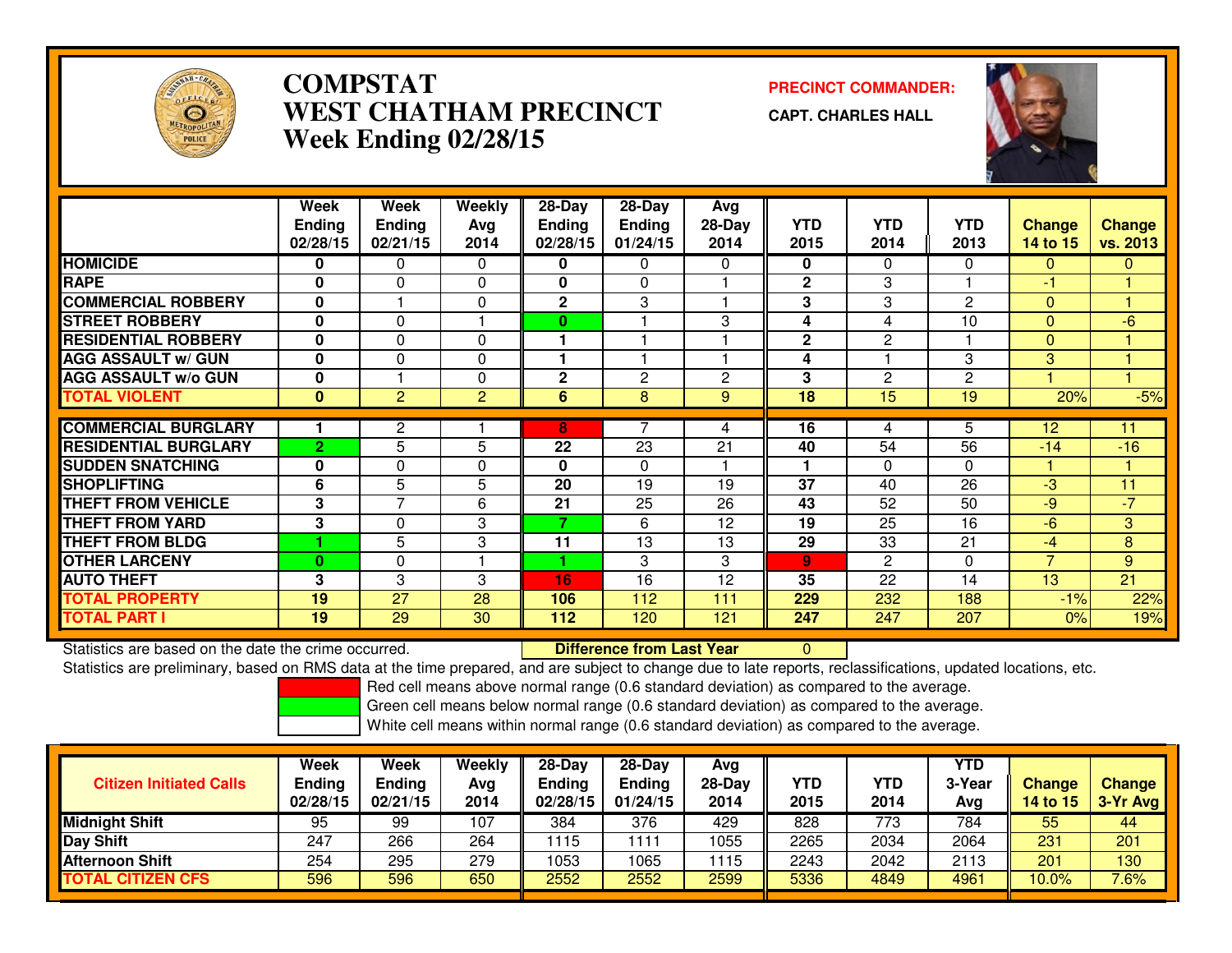

# **COMPSTAT PRECINCT COMMANDER: DOWNTOWN PRECINCTWeek Ending 02/28/15**

**CAPT. Ben Herron**



|                             | Week           | Week          | Weekly         | $28 - Day$     | $28 - Day$     | Avg            |                 |            |                |                |                |
|-----------------------------|----------------|---------------|----------------|----------------|----------------|----------------|-----------------|------------|----------------|----------------|----------------|
|                             | <b>Ending</b>  | <b>Ending</b> | Ava            | <b>Ending</b>  | <b>Ending</b>  | $28-Day$       | <b>YTD</b>      | <b>YTD</b> | <b>YTD</b>     | <b>Change</b>  | <b>Change</b>  |
|                             | 02/28/15       | 02/21/15      | 2014           | 02/28/15       | 01/24/15       | 2014           | 2015            | 2014       | 2013           | 14 to 15       | vs. 2013       |
| <b>HOMICIDE</b>             | 0              | $\Omega$      | $\Omega$       | 0              | 0              |                | 0               | $\Omega$   | $\Omega$       | $\Omega$       | $\overline{0}$ |
| <b>RAPE</b>                 |                | $\mathbf{0}$  | $\Omega$       |                | $\Omega$       |                | 3               |            |                | $\overline{2}$ | $\overline{2}$ |
| <b>COMMERCIAL ROBBERY</b>   | $\Omega$       | $\mathbf{0}$  | $\Omega$       | 0              | $\mathbf{0}$   |                | $\mathbf{2}$    | 3          |                | -1             |                |
| <b>STREET ROBBERY</b>       |                | $\Omega$      | $\mathbf{2}$   | 5              | 4              | $\overline{ }$ | 14              | 11         | 14             | 3              | $\overline{0}$ |
| <b>RESIDENTIAL ROBBERY</b>  | $\bf{0}$       | $\Omega$      | $\Omega$       | 0              | $\Omega$       | 0              | $\mathbf{0}$    | $\Omega$   | $\overline{c}$ | $\Omega$       | $-2$           |
| <b>AGG ASSAULT w/ GUN</b>   | $\overline{2}$ | $\Omega$      |                | $\overline{2}$ | $\overline{2}$ | 3              | 8               | 3          | 5              | 5              | 3              |
| <b>AGG ASSAULT w/o GUN</b>  | $\mathbf{0}$   | $\mathbf{0}$  |                | $\mathbf{0}$   | $\Omega$       | 3              | $\mathbf{2}$    | 8          | 11             | $-6$           | $-9$           |
| <b>TOTAL VIOLENT</b>        | 4              | $\Omega$      | $\overline{4}$ | 8              | 6              | 16             | 29              | 26         | 34             | 12%            | $-15%$         |
|                             |                |               |                |                |                |                |                 |            |                |                |                |
| <b>COMMERCIAL BURGLARY</b>  | 0              | 0             |                | 0              |                | 3              | 3               | 5          | $\mathbf{2}$   | $-2$           |                |
| <b>RESIDENTIAL BURGLARY</b> | 3              |               | 3              | 6              | 4              | 11             | 20              | 28         | 26             | $-8$           | $-6$           |
| <b>SUDDEN SNATCHING</b>     | $\bf{0}$       | $\Omega$      | 0              | $\mathbf{0}$   | $\mathbf{2}$   | 2              | 5               | 5          | 6              | $\Omega$       | $-1$           |
| <b>ISHOPLIFTING</b>         | 6              | 6             | 4              | 20             | 16             | 18             | $\overline{37}$ | 50         | 22             | $-13$          | 15             |
| <b>THEFT FROM VEHICLE</b>   | 9              | 2             | 9              | 17             | 16             | 36             | 49              | 45         | 49             | 4              | $\overline{0}$ |
| <b>THEFT FROM YARD</b>      | 3              |               | 5              | 10             | 10             | 21             | 21              | 24         | 31             | $-3$           | $-10$          |
| <b>THEFT FROM BLDG</b>      | 3              | 4             | 5              | 15             | 17             | 21             | 31              | 41         | 30             | $-10$          |                |
| <b>OTHER LARCENY</b>        | 1              |               |                | $\mathbf{2}$   | $\mathbf{2}$   | 2              | 4               |            | $\overline{2}$ | 3              | $\overline{2}$ |
| <b>AUTO THEFT</b>           |                | 2             | 3              | 8              | 9              | 11             | 23              | 15         | 19             | 8              | $\overline{4}$ |
| <b>TOTAL PROPERTY</b>       | 26             | 17            | 31             | 78             | 77             | 125            | 193             | 214        | 187            | $-10%$         | 3%             |
| <b>TOTAL PART I</b>         | 30             | 17            | 35             | 86             | 83             | 141            | 222             | 240        | 221            | $-8%$          | $0\%$          |

Statistics are based on the date the crime occurred. **Difference from Last Year**  -18Statistics are preliminary, based on RMS data at the time prepared, and are subject to change due to late reports, reclassifications, updated locations, etc.

Red cell means above normal range (0.6 standard deviation) as compared to the average.

Green cell means below normal range (0.6 standard deviation) as compared to the average.

| <b>Citizen Initiated Calls</b> | Week<br><b>Ending</b><br>02/28/15 | Week<br><b>Ending</b><br>02/21/15 | Weekly<br>Avg<br>2014 | $28-Dav$<br>Ending<br>02/28/15 | $28-Day$<br><b>Ending</b><br>01/24/15 | Avg<br>28-Dav<br>2014 | YTD<br>2015 | <b>YTD</b><br>2014 | YTD<br>3-Year<br>Avg | Change<br>14 to 15 | Change<br>3-Yr Avg |
|--------------------------------|-----------------------------------|-----------------------------------|-----------------------|--------------------------------|---------------------------------------|-----------------------|-------------|--------------------|----------------------|--------------------|--------------------|
| <b>Midnight Shift</b>          | 107                               | 87                                | 114                   | 406                            | 382                                   | 457                   | 855         | 832                | 851                  | 23                 |                    |
| <b>Day Shift</b>               | 225                               | 237                               | 223                   | 888                            | 889                                   | 891                   | 1821        | 1683               | 1699                 | 138                | 122                |
| <b>Afternoon Shift</b>         | 196                               | 210                               | 244                   | 878                            | 895                                   | 976                   | 1867        | 1752               | 1755                 | 115                | 112                |
| <b>TOTAL CITIZEN CFS</b>       | 528                               | 534                               | 581                   | 2172                           | 2166                                  | 2324                  | 4543        | 4267               | 4305                 | 6.5%               | 5.5%               |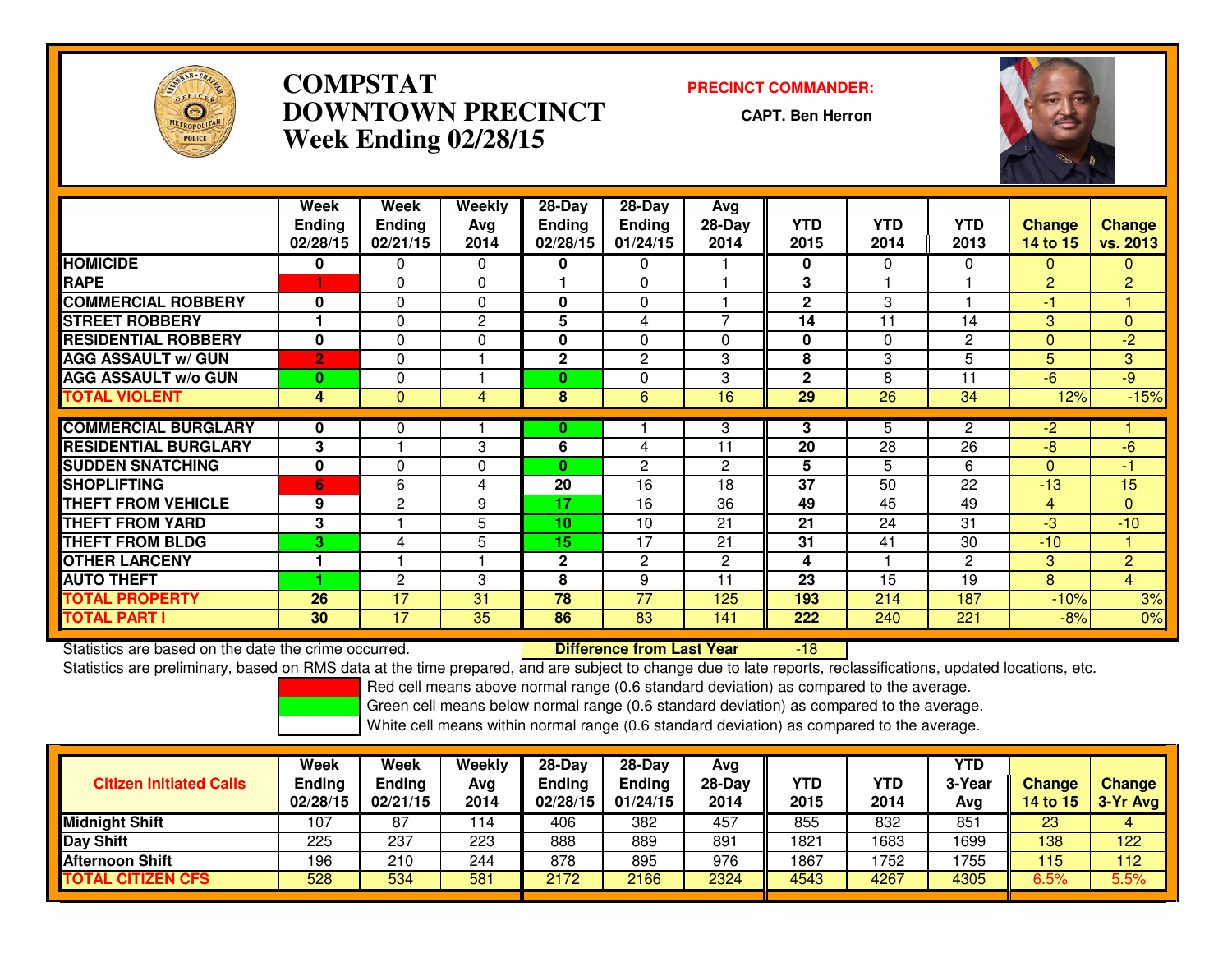

# **COMPSTATCENTRAL PRECINCT Week Ending 02/28/15**

**PRECINCT COMMANDER:**



|                             | Week           | Week                | <b>Weekly</b>  | 28-Day                   | 28-Day         | Avg          |              |            |            |                |                 |
|-----------------------------|----------------|---------------------|----------------|--------------------------|----------------|--------------|--------------|------------|------------|----------------|-----------------|
|                             | <b>Ending</b>  | <b>Ending</b>       | Avg            | <b>Ending</b>            | Ending         | $28-Day$     | <b>YTD</b>   | <b>YTD</b> | <b>YTD</b> | <b>Change</b>  | <b>Change</b>   |
|                             | 02/28/15       | 02/21/15            | 2014           | 02/28/15                 | 01/24/15       | 2014         | 2015         | 2014       | 2013       | 14 to 15       | vs. 2013        |
| <b>HOMICIDE</b>             | 0              | 0                   | $\Omega$       |                          |                |              | $\mathbf{2}$ | 3          | $\Omega$   | $-1$           | $\overline{2}$  |
| <b>RAPE</b>                 | 0              |                     | $\Omega$       |                          |                |              | $\mathbf{2}$ | 4          |            | $-2$           |                 |
| <b>COMMERCIAL ROBBERY</b>   | $\mathbf 0$    | 0                   | $\Omega$       | $\mathbf{2}$             | $\overline{2}$ |              | $\mathbf{2}$ | 5          | 2          | $-3$           | $\mathbf{0}$    |
| <b>STREET ROBBERY</b>       | $\mathbf{2}$   |                     | $\overline{c}$ | $\overline{\phantom{a}}$ | 7              | 8            | 14           | 21         | 12         | $-7$           | $\overline{2}$  |
| <b>RESIDENTIAL ROBBERY</b>  | $\mathbf 0$    | $\Omega$            | $\Omega$       | 0                        | $\mathbf{0}$   | $\Omega$     | $\mathbf{0}$ | $\Omega$   |            | $\Omega$       | -1              |
| <b>AGG ASSAULT w/ GUN</b>   |                | $\overline{2}$      | $\overline{2}$ | 7                        | 11             | 6            | 15           | 8          | 10         | $\overline{7}$ | 5               |
| <b>AGG ASSAULT w/o GUN</b>  | $\bf{0}$       |                     |                | $\mathbf{2}$             | 3              | 3            | 5            | 3          | 13         | $\overline{2}$ | $\overline{-8}$ |
| <b>TOTAL VIOLENT</b>        | $\overline{3}$ | 5                   | 5              | 20                       | 25             | 21           | 40           | 44         | 39         | $-9%$          | 3%              |
| <b>COMMERCIAL BURGLARY</b>  | $\mathbf{2}$   | 3                   |                | 9                        | 8              | 4            | 12           | 6          | 6          | 6              | 6               |
| <b>RESIDENTIAL BURGLARY</b> | 5.             | 8                   | 9              | 19                       | 20             | 34           | 55           | 93         | 73         | $-38$          | $-18$           |
| <b>SUDDEN SNATCHING</b>     | $\mathbf 0$    | $\Omega$            | $\Omega$       | 0                        | 0              |              |              | $\Omega$   | 4          |                | $-3$            |
|                             | $\mathbf{2}$   |                     |                |                          | $\overline{7}$ | 8            |              |            | 17         |                |                 |
| <b>SHOPLIFTING</b>          |                | 0<br>$\overline{7}$ | $\overline{2}$ | 8                        |                |              | 11           | 15         |            | $-4$           | $-6$            |
| <b>THEFT FROM VEHICLE</b>   | 4              |                     | 9              | 21                       | 32             | 36           | 85           | 58         | 59         | 27             | 26              |
| <b>THEFT FROM YARD</b>      | $\bf{0}$       | 3                   | 5              | 9.                       | 16             | 20           | 25           | 18         | 24         | 7              |                 |
| <b>THEFT FROM BLDG</b>      | 4              |                     | 4              | 10                       | 14             | 18           | 34           | 27         | 32         | $\overline{7}$ | $\overline{2}$  |
| <b>OTHER LARCENY</b>        | $\overline{2}$ | 0                   |                | 4                        | 7              | $\mathbf{2}$ | 12           | $\Omega$   | 2          | 12             | 10              |
| <b>AUTO THEFT</b>           | $\overline{2}$ | 4                   | 4              | 14                       | 14             | 17           | 38           | 48         | 23         | $-10$          | 15              |
| <b>TOTAL PROPERTY</b>       | 21             | 26                  | 35             | 94                       | 118            | 141          | 273          | 265        | 240        | 3%             | 14%             |
| <b>TOTAL PART I</b>         | 24             | 31                  | 40             | 114                      | 143            | 162          | 313          | 309        | 279        | $1\%$          | 12%             |

Statistics are based on the date the crime occurred. **Difference from Last Year** 

Statistics are based on the date the crime occurred.<br>Statistics are preliminary, based on RMS data at the time prepared, and are subject to change due to late reports, reclassifications, updated locations, etc.

Red cell means above normal range (0.6 standard deviation) as compared to the average.

Green cell means below normal range (0.6 standard deviation) as compared to the average.

| <b>Citizen Initiated Calls</b> | Week<br><b>Ending</b><br>02/28/15 | Week<br><b>Ending</b><br>02/21/15 | Weekly<br>Avg<br>2014 | 28-Day<br><b>Ending</b><br>02/28/15 | $28-Dav$<br><b>Ending</b><br>01/24/15 | Ava<br>$28-Day$<br>2014 | <b>YTD</b><br>2015 | YTD<br>2014 | YTD<br>3-Year<br>Avg | <b>Change</b><br>14 to $15$ | <b>Change</b><br>3-Yr Avg |
|--------------------------------|-----------------------------------|-----------------------------------|-----------------------|-------------------------------------|---------------------------------------|-------------------------|--------------------|-------------|----------------------|-----------------------------|---------------------------|
| <b>Midnight Shift</b>          | 116                               | 108                               | 116                   | 442                                 | 433                                   | 463                     | 993                | 836         | 903                  | 157                         | 90                        |
| Day Shift                      | 247                               | 261                               | 268                   | 1023                                | 050                                   | 1074                    | 2187               | 2164        | 2067                 | 23                          | 120                       |
| Afternoon Shift                | 260                               | 270                               | 274                   | 1078                                | 095                                   | 1098                    | 2314               | 1954        | 2120                 | 360                         | 194                       |
| <b>TOTAL CITIZEN CFS</b>       | 623                               | 639                               | 659                   | 2543                                | 2578                                  | 2635                    | 5494               | 4954        | 5090                 | 10.9%                       | 7.9%                      |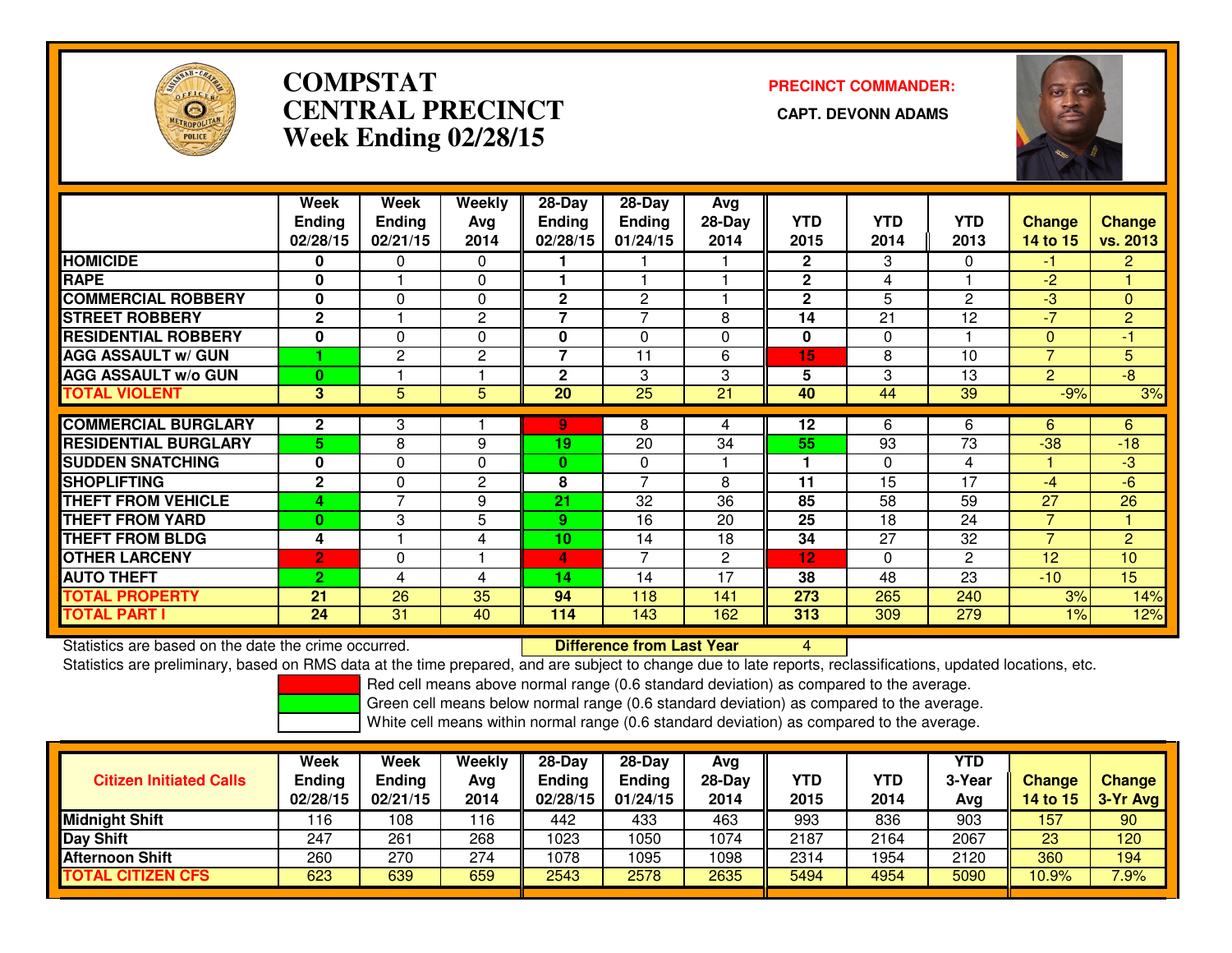

### **COMPSTAT PRECINCT COMMANDER: SOUTHSIDE PRECINCT CAPT. TERRY SHOOPWeek Ending 02/28/15**



|                             | Week<br>Ending<br>02/28/15 | Week<br><b>Ending</b><br>02/21/15 | Weekly<br>Avg<br>2014 | $28-Day$<br><b>Ending</b><br>02/28/15 | $28-Day$<br><b>Ending</b><br>01/24/15 | Avg<br>$28-Day$<br>2014 | <b>YTD</b><br>2015 | <b>YTD</b><br>2014       | <b>YTD</b><br>2013 | <b>Change</b><br><b>14 to 15</b> | <b>Change</b><br>vs. 2013 |
|-----------------------------|----------------------------|-----------------------------------|-----------------------|---------------------------------------|---------------------------------------|-------------------------|--------------------|--------------------------|--------------------|----------------------------------|---------------------------|
| <b>HOMICIDE</b>             | $\mathbf{0}$               |                                   | $\Omega$              |                                       |                                       | 0                       |                    | 0                        | 2                  |                                  | $-1$                      |
| <b>RAPE</b>                 | $\bf{0}$                   |                                   | 0                     |                                       |                                       |                         |                    |                          |                    | $\Omega$                         | $\Omega$                  |
| <b>COMMERCIAL ROBBERY</b>   | $\bf{0}$                   | $\mathbf{0}$                      |                       | 0                                     | 0                                     | 3                       | $\bf{0}$           | 6                        |                    | $-6$                             | $-1$                      |
| <b>STREET ROBBERY</b>       | $\mathbf{0}$               | 0                                 |                       | 3                                     | 3                                     | 4                       | 6                  | 9                        | $\overline{2}$     | $-3$                             | $\overline{4}$            |
| <b>RESIDENTIAL ROBBERY</b>  |                            | 0                                 | $\Omega$              | $\overline{2}$                        |                                       |                         | $\mathbf{2}$       | 3                        |                    | -1                               |                           |
| <b>AGG ASSAULT w/ GUN</b>   |                            | 0                                 | 0                     |                                       |                                       |                         | 4                  | 2                        | 4                  | $\overline{2}$                   | $\mathbf{0}$              |
| <b>AGG ASSAULT w/o GUN</b>  | $\bf{0}$                   |                                   | 0                     |                                       |                                       | $\overline{c}$          | 3                  |                          | 8                  | $\overline{2}$                   | $-5$                      |
| <b>TOTAL VIOLENT</b>        | $\mathbf{2}$               | 3                                 | 3                     | 9                                     | 8                                     | 11                      | 17                 | 22                       | 19                 | $-23%$                           | $-11%$                    |
| <b>COMMERCIAL BURGLARY</b>  |                            |                                   |                       | 3                                     | 8                                     | 3                       | 13                 | 8                        | 5                  | 5.                               | 8                         |
|                             |                            | 0                                 |                       |                                       |                                       |                         |                    |                          |                    |                                  |                           |
| <b>RESIDENTIAL BURGLARY</b> | 3                          | 4                                 | 5                     | 10                                    | $\overline{15}$                       | 18                      | 40                 | 44                       | 63                 | $-4$                             | $-23$                     |
| <b>SUDDEN SNATCHING</b>     | $\mathbf{0}$               | $\Omega$                          | $\Omega$              | 0                                     | $\Omega$                              |                         | 0                  | 3                        |                    | $-3$                             | $-1$                      |
| <b>SHOPLIFTING</b>          | 15                         | 16                                | 13                    | 59                                    | 52                                    | 51                      | 114                | 117                      | 95                 | $-3$                             | 19                        |
| <b>THEFT FROM VEHICLE</b>   | 3                          | 4                                 | 7                     | 20                                    | 25                                    | 27                      | 52                 | 66                       | 89                 | $-14$                            | $-37$                     |
| <b>THEFT FROM YARD</b>      |                            | 3                                 | $\overline{2}$        | 6                                     | 7                                     | 9                       | 15                 | 18                       | 16                 | $-3$                             | $-1$                      |
| <b>THEFT FROM BLDG</b>      | 5                          | 4                                 | 4                     | 16                                    | 12                                    | 17                      | 30                 | 29                       | 27                 |                                  | 3                         |
| <b>OTHER LARCENY</b>        | $\mathbf 0$                | 0                                 |                       | 2                                     | 3                                     | 2                       | 5                  | $\overline{\phantom{a}}$ | 3                  | $-2$                             | $\overline{2}$            |
| <b>AUTO THEFT</b>           | 4                          | 5                                 | $\overline{c}$        | 17                                    | 20                                    | 8                       | 33                 | 17                       | 22                 | 16                               | 11                        |
| <b>TOTAL PROPERTY</b>       | 32                         | 36                                | 34                    | 133                                   | 142                                   | 136                     | 302                | 309                      | 321                | $-2%$                            | $-6%$                     |
| <b>TOTAL PART I</b>         | 34                         | 39                                | 37                    | 142                                   | 150                                   | 148                     | 319                | 331                      | 340                | $-4%$                            | $-6%$                     |

Statistics are based on the date the crime occurred. **Difference from Last Year** 

-12

Statistics are preliminary, based on RMS data at the time prepared, and are subject to change due to late reports, reclassifications, updated locations, etc.

Red cell means above normal range (0.6 standard deviation) as compared to the average.

Green cell means below normal range (0.6 standard deviation) as compared to the average.

| <b>Citizen Initiated Calls</b> | <b>Week</b><br><b>Ending</b><br>02/28/15 | Week<br>Ending<br>02/21/15 | Weekly<br>Avg<br>2014 | 28-Dav<br><b>Ending</b><br>02/28/15 | $28-Dav$<br><b>Ending</b><br>01/24/15 | Ava<br>28-Dav<br>2014 | YTD<br>2015 | YTD<br>2014 | <b>YTD</b><br>3-Year<br>Avg | <b>Change</b><br><b>14 to 15</b> | <b>Change</b><br>3-Yr Avg |
|--------------------------------|------------------------------------------|----------------------------|-----------------------|-------------------------------------|---------------------------------------|-----------------------|-------------|-------------|-----------------------------|----------------------------------|---------------------------|
| <b>Midnight Shift</b>          | 120                                      | 90                         | 91                    | 400                                 | 357                                   | 363                   | 840         | 691         | 720                         | 149                              | 120                       |
| Day Shift                      | 268                                      | 281                        | 259                   | 1119                                | ! 151                                 | 1038                  | 2301        | 2042        | 2067                        | 259                              | 234                       |
| <b>Afternoon Shift</b>         | 234                                      | 272                        | 259                   | 1023                                | 1030                                  | 1034                  | 2176        | 1963        | 1992                        | 213                              | 184                       |
| <b>TOTAL CITIZEN CFS</b>       | 622                                      | 643                        | 609                   | 2542                                | 2538                                  | 2435                  | 5317        | 4696        | 4779                        | 13.2%                            | 11.3%                     |